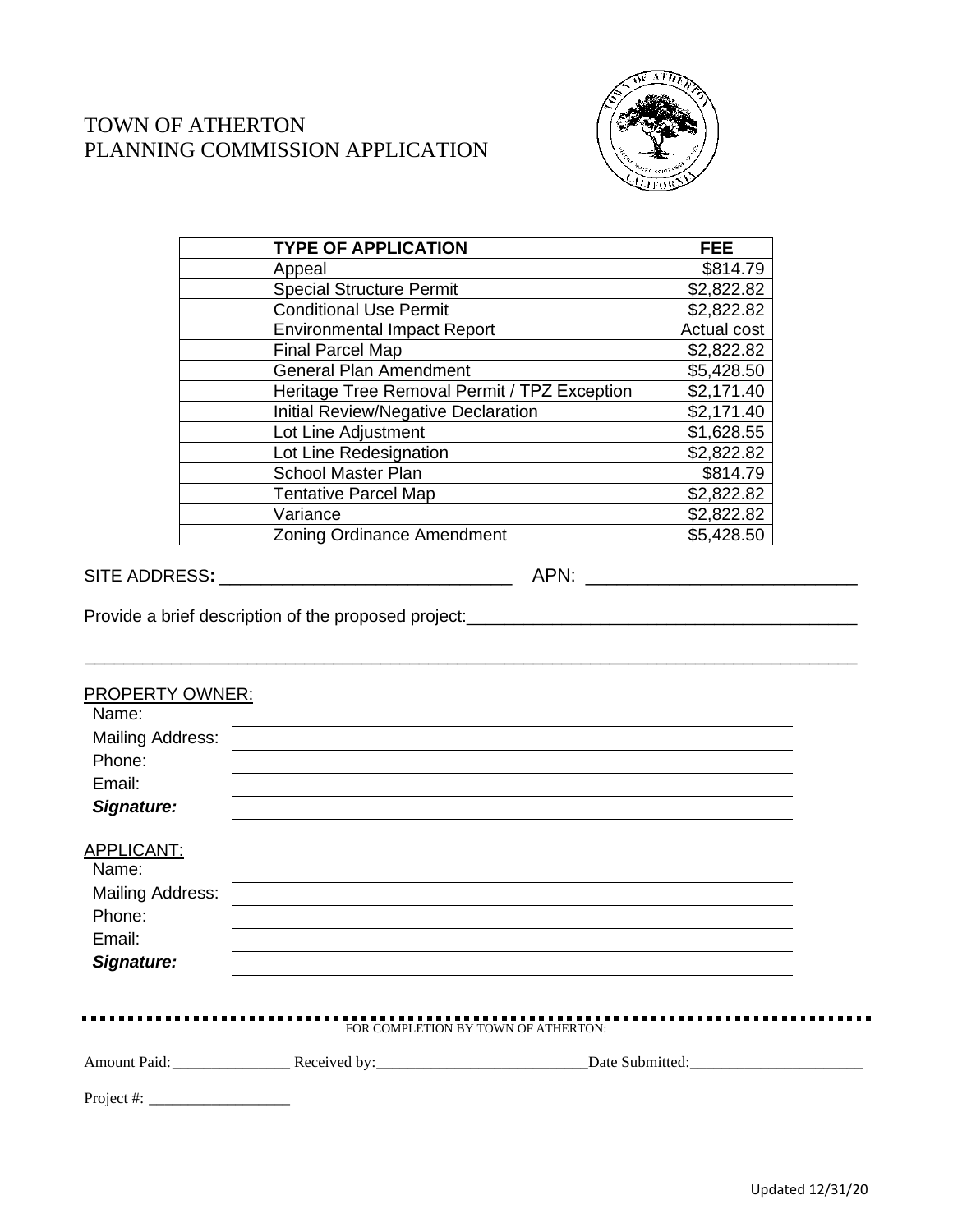## **APPLICATION PROCEDURE:**

## **Submit the following information**

- 1. This form filled out completely and signed by the property owner.
- 2. A separate, complete written description of the request addressed to the *Planning Commission*. Please include as much detail as possible.
- 3. Payment of the required fees and deposit.
- 4. Three (3) FOLDED (see diagram below) copies of 24" x 36" plans to a measurable scale, clearly drawn which include the following;
	- A. Existing and proposed uses including all buildings, structures, parking areas, driveways and heritage trees, and any other accessory structures.
	- B. Site plan, floor plans and elevations.
	- C. Lot data (lot size, allowed floor area and setbacks) existing and proposed.
	- D. Building and sidewall heights measured from Average Natural Grade.
- 5. One (1) set of plans reduced to  $8\frac{1}{2}$ " by 11"
- 6. Conceptual landscape plan (if required).
- 7. Arborist Report (if required).
- 8. The Tree Protection Zone (TPZ) of every on-site heritage tree or heritage tree within 15 feet of a property line.
- 9. Additional information as deemed necessary by staff to complete an application.
- 10. One (1) digital version of all information submitted.

## **HEARING DATE**

Once staff deems the application complete, the request will be placed for public hearing on the agenda of the next available Planning Commission meeting. The Planning Commission meets on the fourth Wednesday of each month at 6:00 pm in the Town Hall. The Planning Commission may continue any hearing from time to time.

## **EFFECTIVE DATE**

A Planning Commission decision will be effective 10 calendar days following the date of decision, during which time an appeal may be filed. The permit will be considered void if not used within one year.

Once staff deems the application complete, the public hearing date will be determined. Staff will mail notice of the public hearing to all property owners within 500 feet of the subject site, ten (10) calendar days before the hearing.

It is strongly recommended that applicants contact neighboring property owners to discuss the proposed project **prior** to the Town's mailing of notices.